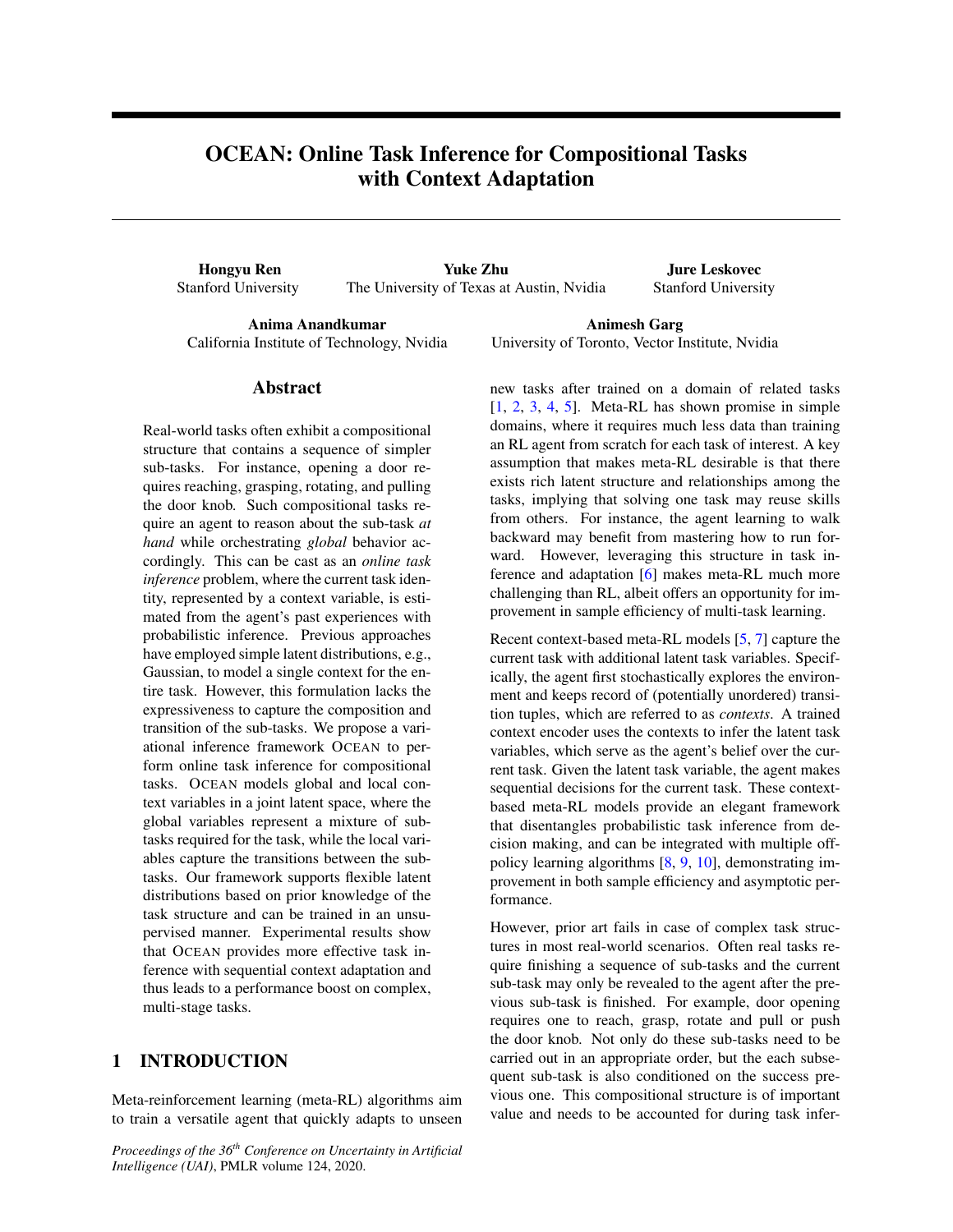

Figure 1: Our framework OCEAN performs task inference based on the contexts. OCEAN consists of two modules: global context encoder  $q_\phi^G$  and local context encoder  $q_\phi^L$ .  $q_\phi^G$  leverages contexts from previous episodes to capture the global structure of the task, for example, goal locations, rewards.  $q_{\phi}^{L}$  (with a recurrent architecture) uses the contexts from previous steps within an episode to do online sub-task inference, it aims to capture the current sub-task, in this case, currently which goal has been activated. The agent takes actions  $a_t$  based on the current state  $s_t$ , the current local latent context variable  $z_t^{Local}$  and the global context variable  $z^{Global}$ .

ence. However, current context-based meta-RL models do not leverage this sophisticated multi-stage structure and the dependencies between tasks. The reason is modelling the whole episode of a task with a fixed isotropic Gaussian context variables. As shown in Fig. 1, one task may consist of multiple stages where each stage may have a different goal, a single static latent context variable fails to model the sequential structure. Although posterior estimation may offer slight improvement through recurrence as more contexts accumulate, the following issues remain: (1) latent context variables that are held constant across an episode are not suitable to model the sequence of sub-tasks executed in an order; (2) isotropic Gaussian random variables are not flexible enough to model mixtures of tasks.

This paper proposes OCEAN, an Online ContExt AdaptatioN framework that addresses the aforementioned issues <sup>1</sup>. Our framework is composed of two parts that account for the local sub-task update and the global sub-task mixture respectively. We introduce a local context encoder with a recurrent architecture, which performs sub-task inference on-the-fly based on the history contexts within an episode as shown in top of Fig. 1. Vitally, the adaptive local context variables instruct the agent to make smooth transitions from one sub-task to another within a single episode. In order to model different sub-task structure, we also introduce a global context encoder facilitates a flexible latent space with rich prior distributions beyond Gaussian, categorical, Dirichlet and logistic normal distributions based on the domain knowledge of the task structure as shown in bottom of Fig. 1. With a joint latent space comprised of the local and global context variables, OCEAN gives rise to *a principled task inference framework for context-based meta-reinforcement learning* that is able to model complex, real-world tasks. We observe that previous context-based meta-RL models [5, 7] can be viewed as special cases of our general framework where global latent space is Gaussian and the local context variables are frozen.

We integrate OCEAN with soft actor-critic [8], an offpolicy RL algorithm for high sample efficiency. The context encoders and the RL agent can be trained jointly to optimize for maximizing expected return across all the tasks in meta-training. Note that our framework does not require any labels or supervised signals of either subtask mixture or sub-task transition when training both the global and local encoder. In meta-test phase, we sample the global context variables for a given new task,

The implementation can be found in  $https://$ [github.com/pairlab/ocean](https://github.com/pairlab/ocean).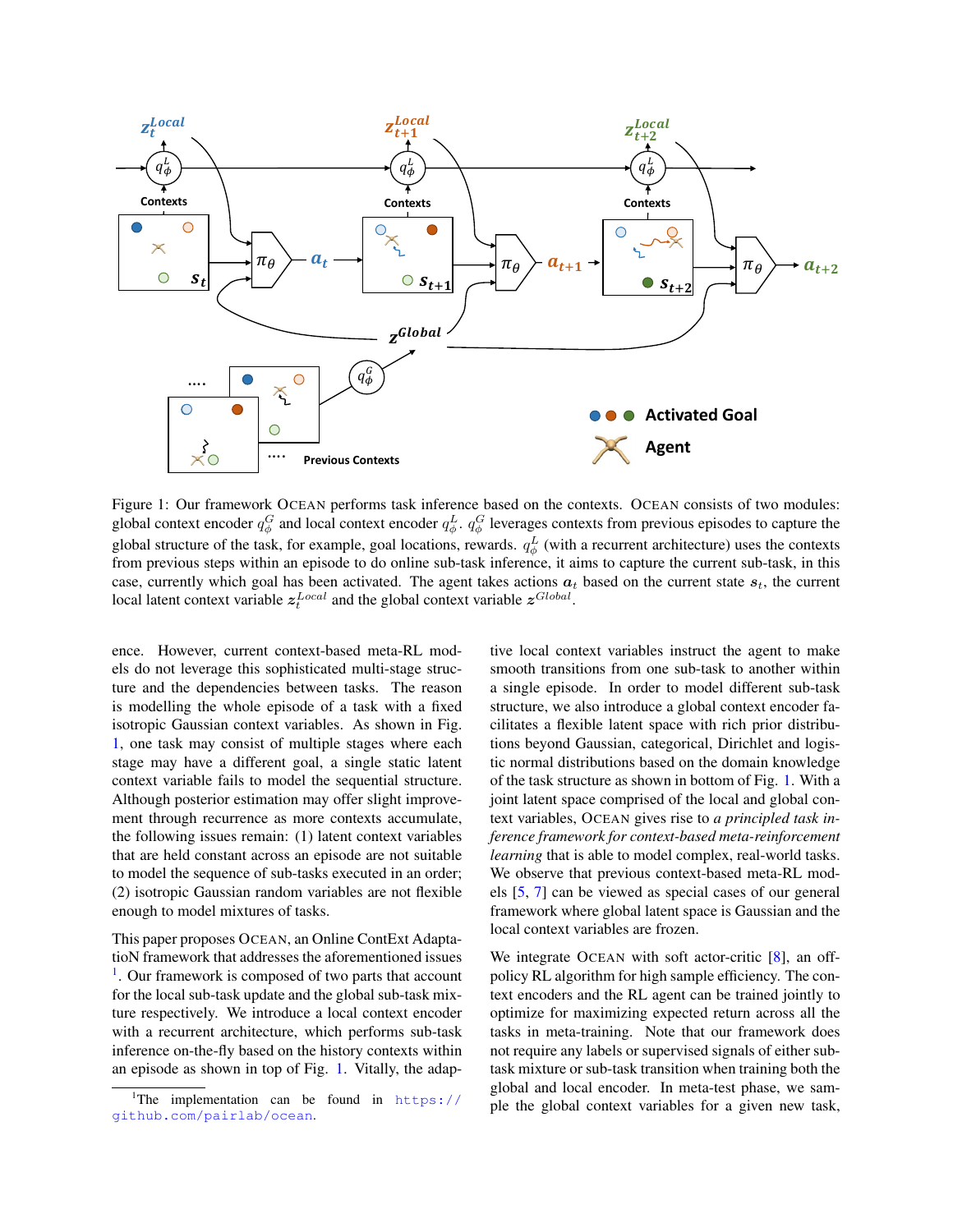and stochastically explore the task with both the global context variables and the local context variables, which OCEAN estimate and update in an online fashion. Task inference becomes more and more accurate with more exploration, thus adapting to the new task in meta-test. We show through a 2D locomotion experiment that designing an appropriate global latent space matters for complex task structures. We further demonstrate that online context adaptation can greatly improve the performance in several continuous control tasks with sequential sub-task structure.

## 2 PRELIMINARIES

### 2.1 META-REINFORCEMENT LEARNING

We are interested in meta-reinforcement learning (meta-RL), where we are given a distribution of tasks  $p(\mathcal{T})$ . Each sample from  $p(\mathcal{T})$  is a Markov Decision Process (MDP)  $\langle S, A, P, r, \rho_0, \gamma \rangle$ , representing the state space, action space, transition probability distribution, reward function, the distribution of initial state and discount factor respectively. We assume that all tasks from  $p(\mathcal{T})$ share the same known state and action space, but may differ in transition probability, reward function and initial state distribution, which are unknown but we can sample from them. We refer to the contexts C of a given task  $\mathcal T$ as a collection of transition tuples sampled from  $T$ . Each transition tuple  $(s_i, a_i, r_i, s'_i)$  consists of the state  $s$ , action  $a$ , reward  $r$ , next state  $s'$  at a certain timestep. Meta-RL models aim to train a flexible agent  $\pi_{\theta}(\mathbf{a}|\mathbf{s})$  (parameterized by  $\theta$ ) on a given set of training tasks sampled from  $p(\mathcal{T})$  and the goal is that the agent can be adapted quickly to a given set of unseen test tasks sampled from the same distribution.

#### 2.2 CONTEXT-BASED TASK INFERENCE

In order to make fast adaptation towards a given task, the key is to perform accurate task inference, which can be explicitly captured by latent task variables  $p(z|\mathcal{T})$ . The RL agent  $\pi_{\theta}(\mathbf{a}|\mathbf{s}, z)$  then takes actions based on the current observation (or state) s and the latent task variables  $z \sim p(z|\mathcal{T})$  in order to make decisions in task  $\mathcal{T}$ . The latent task variables capture the uncertainty over the task and are crucial to achieve quick adaptation and high performance in meta-RL. However, the true posterior is unknown since we have no knowledge of the transition probability, reward function and initial state distribution of the task  $T$ . Context-based meta-RL models approximate  $p(z|T)$  by first collecting a set of contexts C from the task  $T$  and calculating the posterior of latent *context* variable  $p(z|C)$ , where essentially the contexts can be seen as the representative samples from the task  $\mathcal{T}$ . Although  $p(z|C)$  is still intractable, we can train an additional context encoder  $q_{\phi}(z|C)$  parameterized by  $\phi$  to estimate the true posterior based on amortized variational inference. The corresponding evidence lower bound can be derived as

$$
\mathbb{E}_{\mathcal{T}}[\mathbb{E}_{\boldsymbol{z}\sim q_{\phi}}[R(\mathcal{T},\boldsymbol{z})-\beta D_{\mathrm{KL}}(q_{\phi}(\boldsymbol{z}|\boldsymbol{C})||p(\boldsymbol{z}))]],\quad(1)
$$

where  $p(z)$  is the prior distribution and captures our prior knowledge of the task distribution,  $R(\mathcal{T}, z)$  is implemented to recover the state-action value functions [5] or the transition functions [7],  $\beta$  is a trade-off hyperparameter that regularizes the capacity. One benefit of contextbased meta-RL models is that it disentangles task inference from decision making and hence large amount of off-policy data can be used for policy update, which greatly improves the sample efficiency [5].

### 2.3 SOFT ACTOR-CRITIC

In this paper, we use the soft actor-critic algorithm (SAC) [8, 9] to perform policy update in order to achieve better sample efficiency. Based on the maximum entropy RL framework [11], SAC is an off-policy actor-critic algorithm that aims to maximize both the expected reward and casual entropy, explicitly regularizing the policy. Specifically, SAC aims to optimize the following objectives for the agent  $\pi_{\theta}$ , the Q-function approximator  $Q_{\theta}$  and the value function approximator  $V_{\theta}$  using samples stored in a replay buffer B:

$$
\mathcal{L}_{critic} = \mathbb{E}_{(\mathbf{s}, \mathbf{a}, \mathbf{s}', r) \sim \mathcal{B}}[Q_{\theta}(\mathbf{s}, \mathbf{a}) - (r + V_{\theta}(\mathbf{s}'))]^2, (2)
$$

$$
\mathcal{L}_{actor} = \mathbb{E}_{\mathbf{s} \sim \mathcal{B}} \left[ D_{\mathrm{KL}} \left( \pi_{\theta}(\cdot | \mathbf{s}) \middle| \left| \frac{\exp \left( Q_{\theta}(\mathbf{s}, \cdot) \right)}{\mathcal{Z}_{\theta}(\mathbf{s})} \right) \right. \right]. \quad (3)
$$

# 3 OCEAN: TASK INFERENCE WITH LATENT CONTEXT VARIABLES

Latent context variables are crucial in context-based meta RL models since they represent the belief over the current tasks. Thus, these context variables should be carefully tailored during task inference to take into account the complex compositional structure of real-world tasks in order to achieve the most accurate context variables. In Sec. 3.1, we introduce *local* latent context variables and perform online context adaptation and sub-task inference based on the contexts at past steps within an episode. We implement a local context encoder with a recurrent neural network for sequential probabilistic inference. In Sec. 3.2, we use *global* context variables to capture the global information of a task and further propose OCEAN, an Online ContExt AdaptatioN framework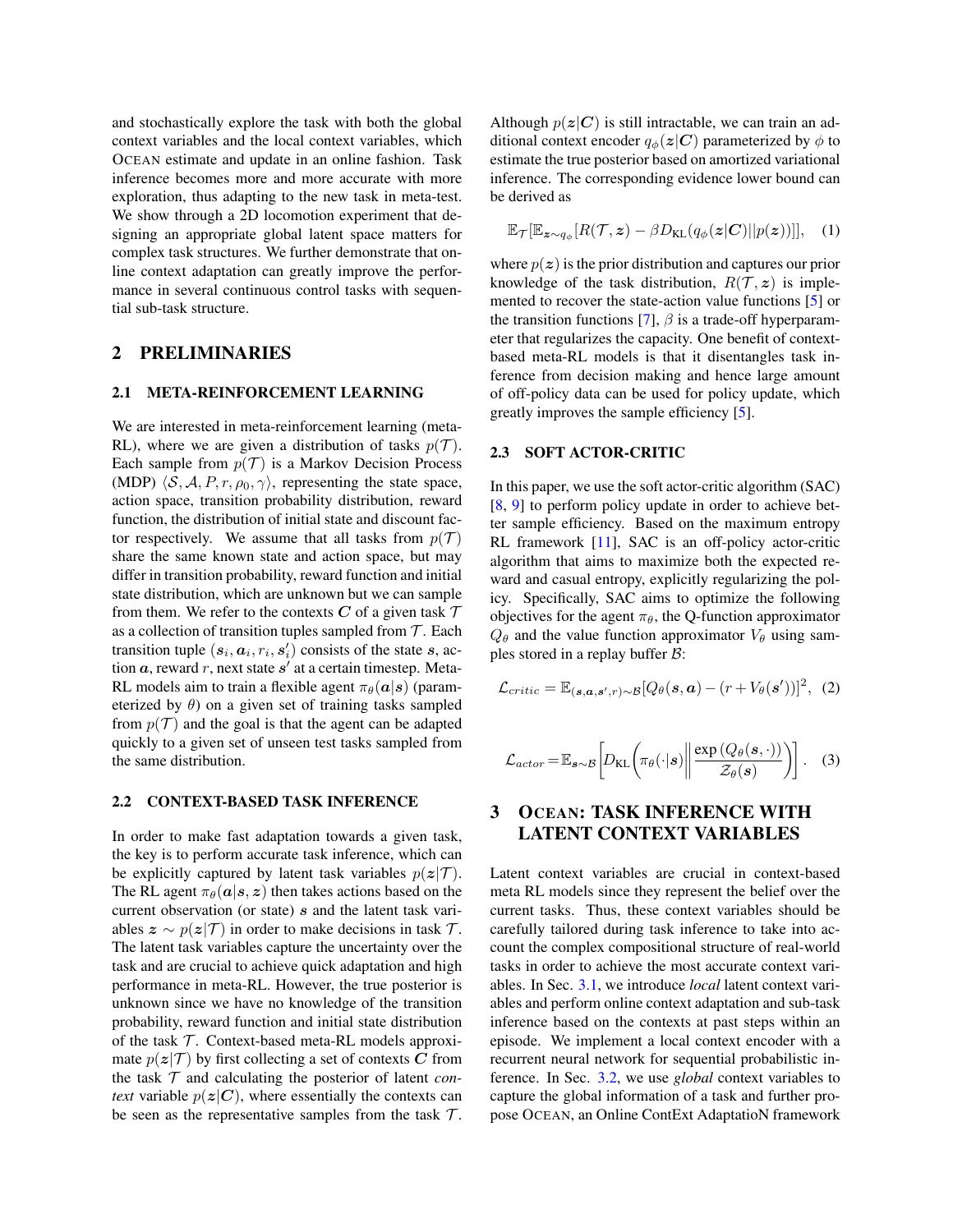for meta-RL with joint latent space that consists of global and local context variables. In Sec. 3.3, we demonstrate that our framework allows flexible latent distributions to suit different prior knowledge of the task/sub-task structure. Finally, in Sec. 3.4, we integrate our task inference framework with SAC for efficient policy update, and perform end-to-end training for the global and local context encoders as well as the agent.

# 3.1 ONLINE CONTEXT ADAPTATION

Since real-world tasks often require an agent to finish a sequence of sub-tasks, a single static latent context variable is not sufficient to inform the agent of the transitions in the sequence. To capture the ongoing sub-task and the transitions between them, we use local latent context variables  $z^{Local}$  that are estimated online throughout the episode. To perform online probabilistic inference, we train an additional local context encoder  $q_{\phi}^L$  parameterized by  $\pi$  that takes as input the contexts at previous steps and updates the posterior of the local context variable for future steps. Since the local latent contexts at different steps are not independent from each other, we design a recurrent architecture for  $q_{\phi}^L$ . To better model the variability of dependencies between the local context variables across different timesteps, we adopt variational recurrent neural network  $[12]$ , where the hidden state is conditioned on stochastic samples from the previous posterior. Specifically, the local context encoder  $q_{\phi}^L$  consists of three modules:  $q_{\phi}^{\text{enc}}$ ,  $q_{\phi}^{\text{tran}}$  and  $q_{\phi}^{\text{prior}}$ , which represent the inference function, the transition function, the conditional prior respectively. Given the context  $c_t$  at timestep t, the latent context variable  $z_{t+1}^{Local}$  at timestep  $t + 1$  is sampled from the posterior calculated as follows:

$$
z_{t+1}^{Local} \sim q_{\phi}^{\text{enc}}(z|c_t, h_t), \tag{4}
$$

where  $h_t$  denotes the hidden state at timestep t. The hidden state is updated according to the following recurrence:

$$
\boldsymbol{h}_t = q_{\phi}^{\text{tran}}(\boldsymbol{c}_{t-1}, \boldsymbol{z}_t^{Local}, \boldsymbol{h}_{t-1}). \tag{5}
$$

Then the agent takes actions by sampling from  $\pi_{\theta}(\boldsymbol{a}|\boldsymbol{s}_t, \boldsymbol{z}_t^{Local}),$  which is conditioned on the observation as well as the updated local context variable at timestep  $t$ . Note that we use zero-valued vectors as initialization for  $h_0$ , and we can directly sample  $z_0^{Local}$ from a predefined uninformative prior, such as isotropic Gaussian or uniform distribution.

Since we aim to capture the dependency between the current and past timesteps, the corresponding prior distribution of  $z_t^{Local}$  is conditioned on the previous hidden state  $p(\mathbf{z}_t^{Local}) = q_{\phi}^{\text{prior}}(\mathbf{h}_{t-1})$  rather than a given fixed uninformative prior, which neglects the temporal structure of posterior at different steps.

Finally the loss of the local context encoder  $q_{\phi}^{L}$  is defined by replacing the KL loss term in Eq. 1 as follows:

$$
D_{\text{KL}}^{Local} = \sum_{t} D_{\text{KL}}(q_{\phi}^{\text{enc}}(\boldsymbol{z}|\boldsymbol{c}_{t}, \boldsymbol{h}_{t}) || q_{\phi}^{\text{prior}}(\boldsymbol{h}_{t})), \quad (6)
$$

which takes the sum of the KL loss at all timesteps. and is optimized in meta-training. Note that OCEAN does not assume prior knowledge of either the labels of the specific transition steps between each sub-task or the labels of the sub-tasks. Using the variational inference framework, our model is able to discover sub-task structure in an unsupervised manner. At meta-test time, we fix the local context encoder  $q_{\phi}^L$  and the agent first samples from the prior distribution and then can execute the policy, collect the context and infer the posterior of the local context variable in a recurrent manner. Given a previously unseen test task, the agent explores at the first few steps and then with more steps collected, quickly converges to the optimal policy as the tasks inference becomes more and more accurate, thus efficiently adapted to the test task at hand.

Computation Efficiency. Note that the local context encoder requires stochastic sampling at each step, which is a sequential process. Given a limited computation budget, it can be costly. Although real-world tasks often contain sequence of sub-tasks, we do not need to update the posterior at each step. We assume that the sub-task in timestep t is very similar to the sub-task in timestep  $t+1$ , so one local context variable that represents the current sub-task at timestep  $t$  is also likely to be accurate enough for decision-making at timestep  $t + 1$ . To reduce the computation overhead, one strategy is to perform posterior estimation on a subset of the timesteps  $\{tr, 2tr, ...\}$ with certain temporal resolution  $tr$ . Specifically for Eq. 4,  $z_{tr}^{Local}$  is sampled from  $q_{\phi}^{\text{enc}}(z|c_{0:tr-1}, h_0)$ , where  $c_{0:tr-1}$  is the concatenated contexts from timestep 0 to  $tr - 1$ . Then the cost of each posterior sampling can be amortized over tr steps of decision making.

## 3.2 JOINT LATENT SPACE FOR TASK INFERENCE

As introduced in Sec. 3.1, given a task, the agent first samples from uninformative prior and explores the environment at the beginning of the episode in order to infer the local sub-task with  $q_{\phi}^L$ , however, these exploration steps may be sub-optimal since the agent has no knowledge of the task and explores with context variables drawn from uninformative prior. One limitation of the local context variables is that they fail to make use of past contexts from different trajectories. In this section, we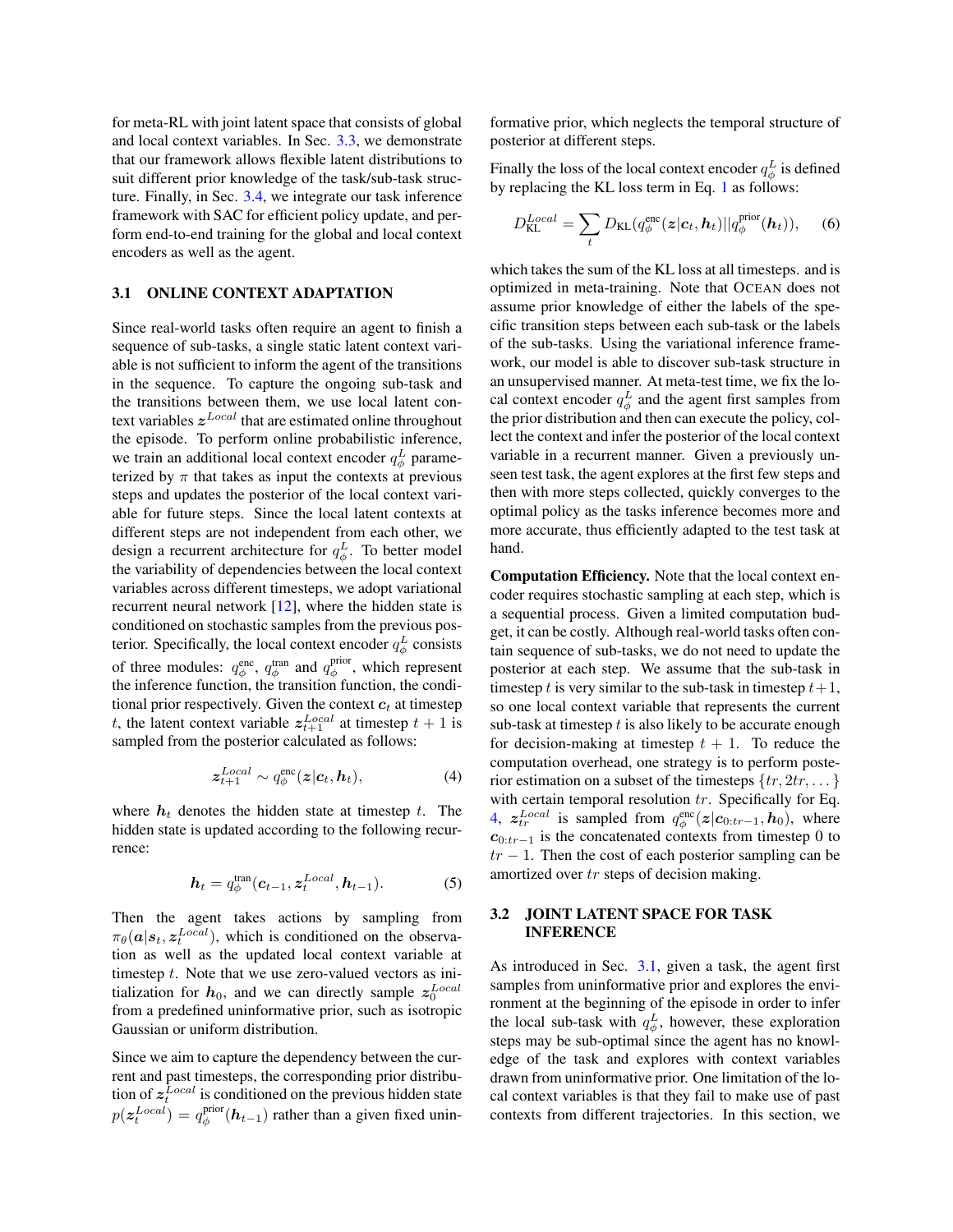Algorithm 1: Meta-Training in OCEAN

**Input:**  $\mathcal{T}_{1...T}$ : Training tasks sampled from  $p(\mathcal{T})$ . **Initialize:**  $\mathcal{B}^i$ : Replay buffers for each task;  $\theta_{\pi}, \theta_{Q}, \theta_{V}, \phi$ : parameters in OCEAN;  $\alpha_{1}, \alpha_{2}, \alpha_{3}$ : learning rate; K: number of trajectories collected in each iteration; B: number of trajectories sampled in each iteration. 01. While not done do 02. **For**  $i = 1, ..., T$  do 03. TrajCollect( $\mathcal{T}_i$ ,  $\mathcal{B}^i$ ,  $K$ ) 04. Contexts  $C \sim \mathcal{S}_c(\mathcal{B}^i)$  and trajectories  $\mathbf{B} \sim \mathcal{B}^i$ 05.  $|$   $|$  z<sup>Global</sup> ∼  $q_{\phi}^G(z|C)$ 06. | Initialize  $z^{Local} = \{\}$ 07.  $\left| \begin{array}{c} \int \mathcal{L}_{KL}^i = \beta D_{\text{KL}}(q(\textbf{z}|C)||p(\textbf{z})) \end{array} \right|$ 08. **For**  $b = 1, ..., B$  do 09. **For**  $t = 1, 2, ...$  **do** 10.  $\| \cdot \| z_t^{Local} \sim q_\phi^L(z|c_{t-1}, h_{t-1})$  and add to  $z^{Local}$ 11. | | Update  $\mathbf{c}_t = (\mathbf{s}_t, \mathbf{a}_t, \mathbf{s}'_t, r_t)$ 12.  $\left| \begin{array}{c} \perp \end{array} \right|$   $\left| \begin{array}{c} \perp \end{array} \right|$   $\mathcal{L}_{KL}^i = \beta D_{\text{KL}}(q_{\phi}^L(z|\mathbf{c}_{t-1}, \mathbf{h}_{t-1}) || p(\mathbf{z}_t^{Local}))$ 13.  $\mathcal{L}_{actor} = \mathcal{L}_{actor}(\boldsymbol{B}, \boldsymbol{z}^{Global}, \boldsymbol{z}^{Local})$ 14.  $\left| \begin{array}{c} \mathcal{L}_{critic} = \mathcal{L}_{critic}(\boldsymbol{B}, \boldsymbol{z}^{Global}, \boldsymbol{z}^{Local}) \end{array} \right|$ 15.  $\phi \leftarrow \phi - \alpha_1 \nabla_{\phi} \sum_i (\mathcal{L}_{critic}^i + \mathcal{L}_{KL}^i)$ 16.  $\theta_{\pi} \leftarrow \theta_{\pi} - \alpha_2 \nabla_{\theta_{\pi}} \sum_{i} \mathcal{L}_{actor}^{i}$ 17.  $\theta_Q \leftarrow \theta_Q - \alpha_3 \nabla_{\theta_Q} \sum_i \mathcal{L}_{critic}^i$ 18.  $\theta_V \leftarrow \theta_V - \alpha_3 \nabla_{\theta_V} \sum_i \mathcal{L}_{critic}^i$ 

introduce global context variables which leverages the contexts from past trajectories to give the agent a global overview of the task. If we have access to a pool of past contexts  $C$  of size n collected from the same task (but not necessarily from the same episode), we leverage this task information to infer our belief over the global task. Following PEARL [5], we introduce a global context encoder  $q_{\phi}^{G}(z|c_i)$  that infers the posterior based on each single past context  $c_i \in C$ . The posterior of the global context is calculated as a function of each independent posterior  $q_{\phi}^G(\bm{z}|\bm{C}) \,=\, f(q_{\phi}^G(\bm{z}|\bm{c}_1),\ldots,q_{\phi}^G(\bm{z}|\bm{c}_n))$  (detailed in Sec. 3.3). With larger set of the past contexts C, we can achieve more accurate global task estimation.

Combined with the local context variables, we introduce OCEAN with a joint latent space for online task inference in meta-RL. The joint latent space consists of local and global context variables where the local context variables reason about the sub-task and are updated online, while the global context variables captures the big picture of the task. The global and local context encoder can be trained jointly with the agent with detailed description in Sec. 3.4. For simplicity, we assume the local and global context variables are independent, thus the KL term in the objective in Eq. 1 can be decomposed into sum of two separate terms:

$$
D_{\text{KL}}(q^G_{\phi}(\boldsymbol{z}|\boldsymbol{C})||p(\boldsymbol{z})) + D_{\text{KL}}^{Local}, \tag{7}
$$

where  $p(z)$  is the prior distribution for global context variables and  $D_{\text{KL}}^{Local}$  is defined in Eq. 6.

| Algorithm 2: TrajCollect                                                                         |                                                                                                                                 |  |  |  |
|--------------------------------------------------------------------------------------------------|---------------------------------------------------------------------------------------------------------------------------------|--|--|--|
| <b>Input:</b> $\mathcal{T}$ : Task; $\mathcal{B}$ : Replay Buffer; $K$ : Number of trajectories. |                                                                                                                                 |  |  |  |
| <b>Initialize:</b> $C$ : Context set.                                                            |                                                                                                                                 |  |  |  |
| 01. For $k = 1, , K$ do                                                                          |                                                                                                                                 |  |  |  |
| 02.                                                                                              | $\boldsymbol{z}^{Global} \sim q_{\phi}^{G}(\boldsymbol{z} \boldsymbol{C})$                                                      |  |  |  |
|                                                                                                  | 03. <b>For</b> $t = 1, 2, $ <b>do</b>                                                                                           |  |  |  |
| 04.                                                                                              | $\textbf{\textit{z}}_{t}^{Local} \sim q_{\phi}^{L}(\textbf{\textit{z}}   \textbf{\textit{c}}_{t-1}, \textbf{\textit{h}}_{t-1})$ |  |  |  |
| 0.5 <sub>1</sub>                                                                                 | Roll out policy $\pi_{\theta}(\mathbf{a} \mathbf{s}, \mathbf{z}^{Global}, \mathbf{z}^{Local}_t)$                                |  |  |  |
| 06.                                                                                              | Update $c_t = (\mathbf{s}_t, \mathbf{a}_t, \mathbf{s}'_t, r_t)$                                                                 |  |  |  |
| 07.                                                                                              | Accumulate context $C = C \cup \{c_t\}$                                                                                         |  |  |  |
| 08. Add $C$ to $\beta$                                                                           |                                                                                                                                 |  |  |  |

#### 3.3 FLEXIBLE PARAMETERIZATION OF THE LATENT SPACE

A suitable latent space is critical in accurate task inference. Based on the prior knowledge of the task, OCEAN supports flexible parameterization of the latent space for both the global and the local context variables. Besides the Gaussian prior used in PEARL [5], we also design latent space with categorical distribution to model tasks controlled by discrete factors, Dirichlet distribution and logistic normal (logit-normal) distribution to model multi-modal or proportional tasks. While it is straight forward for local context encoder to infer the posterior for the next step, estimating the global posterior is nontrivial since we need to consider all the past contexts from the replay buffer and design a suitable function  $f$ as introduced in Sec. 3.2.

When estimating the posterior of global latent context variables, we model each context as an independent factor in order to capture the minimal sufficient information [5]. Specifically, assume we have  $n$  contexts, we first estimate the posterior  $q_{\phi}^{G}(\boldsymbol{z}|\boldsymbol{c}_i)$  for each single context  $\boldsymbol{c}_i$ using the global context encoder  $q_{\phi}^{G}$ . Then we model the global latent context variable  $q_{\phi}^{G}(\boldsymbol{z}|\boldsymbol{C})$  as the weighted product of the independent posteriors:  $q_{\phi}^{G}(\boldsymbol{z}|\boldsymbol{C}) \propto$  $\prod_{i=1}^{n} q_{\phi}^{G}(z|c_i)^{\frac{1}{n}}$ . Our framework allows the global latent space with Gaussian distribution, categorical distribution, Dirichlet distribution and logit-normal distribution. For all four distributions, the operation of weighted product of the probability density functions (PDFs) is closed, and thus the we can easily calculate the global posterior as shown below.

Gaussian / Logit-normal Distribution. Assume the posterior of context  $c_i$  has parameters  $\mu_i$  and  $\sigma_i^2$ , then the global posterior has parameters  $\mu = \frac{1}{\sum_i}$  $i \frac{1}{\sigma_i^2}$  $\sum_i$  $\frac{\mu_i^2}{\sigma_i^2}$ and  $\sigma^2 = \frac{n}{\sum_i \frac{1}{\sigma_i^2}}$ .

Categorical Distribution. Assume the posterior of context  $c_i$  has parameters  $(p_{i1}, \ldots, p_{iK})$ , the global postext  $c_i$  has parameters  $(\frac{\sqrt[n]{\prod_i p_i}}{Z})$  $\frac{1}{\prod_i p_{i1}}$ ,  $\ldots$ ,  $\frac{\sqrt[n]{\prod_i p_{iK}}}{Z}$  $\frac{\Gamma_i P^{iR}}{Z}$ ), where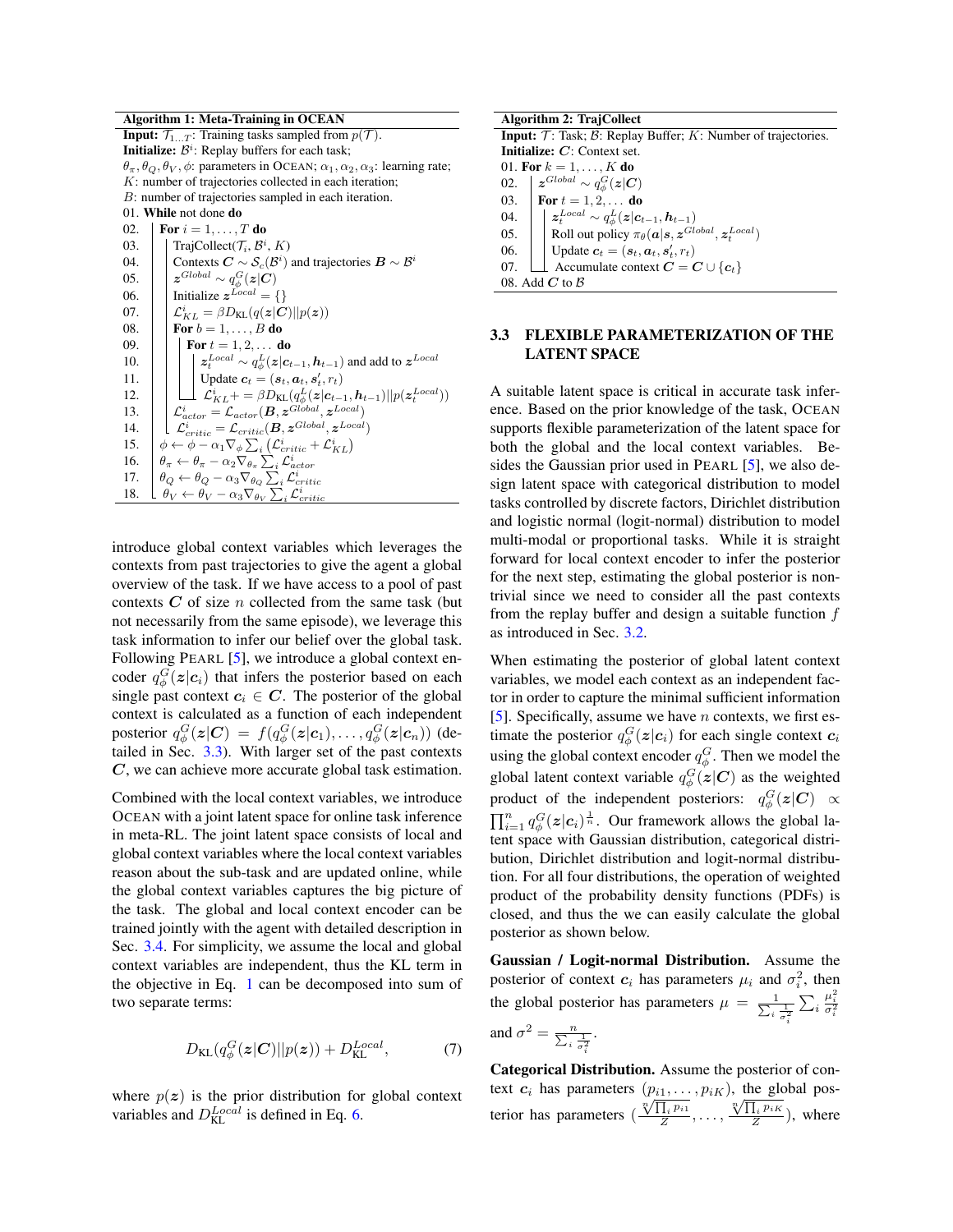# $Z = \sum_j \sqrt[n]{\prod_i p_{ij}}.$

Dirichlet Distribution. Assume the posterior of context  $c_i$  has parameters  $(\alpha_{i1}, \ldots, \alpha_{iK})$ , the global posterior has parameters  $(\frac{\sum_i \alpha_{i1}}{n}, \dots, \frac{\sum_i \alpha_{iK}}{n}).$ 

After we achieve the posterior of global and local contexts, we can use the reparameterization trick to sample from these distributions in order to optimize the Eq. 7. Specifically, we use several reparameterization tricks for Gaussian [13], categorical distribution [14, 15] and Dirichlet distribution [16]. Note that the latent space can be composite and may consist of random variables from different distributions mentioned above based on the prior knowledge of the tasks.

#### 3.4 TRAINING WITH OFF-POLICY UPDATE

Sample efficiency is one of the most critical issues in both RL and meta-RL. Following PEARL [5], since our framework disentangles task inference (both global and local) from decision making, the agent in our framework can safely be trained using off-policy RL algorithms. As discussed in Sec. 2.3, we use soft actor-critic algorithm [8] and further extend the definition of  $\pi_{\theta}$ ,  $Q_{\theta}$  and  $V_{\theta}$  to further take the (global and local) latent context variables as input. Following PEARL, we implement the  $R$  term in Eq. 1 to recover the value function and additionally design a sampler  $S_c$  for context sampling from the replay buffer  $\beta$  so that the contexts do not diverge too much from that achieved by the current parameters. We list the meta-training algorithm of OCEAN in Algorithm 1. In order to integrate our joint latent space with SAC, during meta-training time, we first collect trajectories for each task in each iteration as defined in Algorithm 2. Then we sample contexts and batches of trajectories from the replay buffer. We use  $q_{\phi}^G$  to calculate the global latent context variable and then run  $q_{\phi}^L$  to achieve the local context variable for each step in the trajectory batch before we optimize the loss. During meta-test, we directly roll out our policy while using  $q_{\phi}^L$  to update the local context variable at each step, which is very similar to trajectory collection in Algorithm 2.

# 4 RELATED WORK

Our work is closely related to meta-learning or learning to learn in reinforcement learning settings.

Meta-Learning. Meta-learning tries to address the problem of learning to learn [17]. The goal is to leverage the existing knowledge and data to grant the model with more inductive bias so that when facing a set of new tasks, the model can quickly adapt to it [18, 19].

Gradient-based Meta-RL. In the context of reinforcement learning, one line of meta-RL models uses gradient-based updates for few-shot adaptation [1, 2, 3, 20]. The objective for meta-training is to find a set of parameters such that they are good initialization for a wide range of tasks. At meta-test time, a few gradient updates can potentially result in high performance, achieving adaptation towards unseen test tasks. The gradientbased meta-RL models do not explicitly infer tasks and hence cannot model the structure of sub-tasks. Another limitation is that this line of work is mostly optimized using on-policy data, thus making the learning process sample inefficient.

Meta-RL with Memory. Another line of meta-RL models uses recurrent network structure for the agent [4, 21]. The goal herein is to model previous steps implicitly with the hidden states in the recurrent network. While it is closely related to our work, however, it does not reason over the uncertainty about the task structure and nor does it perform task inference explicitly. This line of work also demonstrates limited sample efficiency due to the on-policy RL update.

Context Conditioned Meta-RL. The most related line of work is context based meta-RL models [5, 7, 22], where the goal is to explicitly perform task inference using contexts. These models represent tasks with latent context variables and the objective performs context inference as a separate module on top of Q-learning [10]. The task identification is formalized as a variational inference problem, and they naturally disentangle task inference from decision making by using context conditioned value functions or agents. Integrated with off-policy algorithms, these models achieve significant higher sample efficiency and asymptotic performance in meta-RL. Given a new task, these models make quick adaptation through exploration with posterior sampling [23]. However, in this line of work the latent context variables are fixed across episode and does not allow for compositional tasks with multi-step sub-tasks or subgoals.

Hierarchical RL. Our work is also related to hierarchical RL [24]. Hierarchical RL models generally learn policies with hierarchical structure, which often results in a high-level and low-level policy. The high-level policy reasons over the structure of the task and either selects a skill to execute [25], or assigns a goal for the low-level policy [26, 27]. Our work focuses on meta-RL and models the task distribution with a global and local context variables rather than directly learn a hierarchical policy [28].

OCEAN is a unified framework for meta-learning in sequential decision making. Our model combines the ad-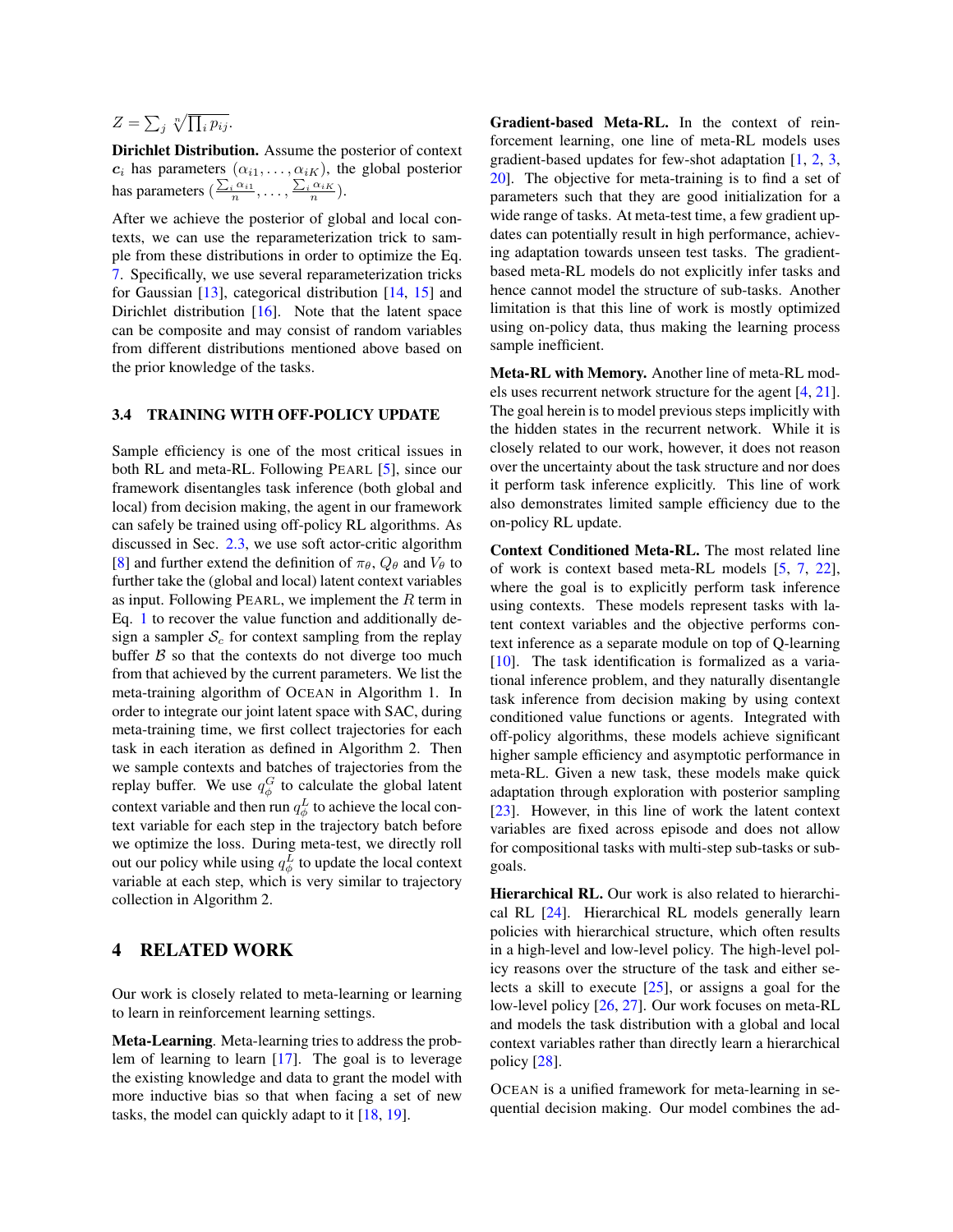

Figure 2: Our framework OCEAN v.s. several state-of-the-art baselines in multi-stage tasks. OCEAN achieves significantly better sample efficiency and performance since we are able to perform accurate online task inference that fits especially in multi-stage setting where each task requires finishing a sequence of sub-tasks.

vantages of both world of recurrent memory and latent contexts. We leverage the contexts to infer the task on a global scale while design a local context encoder with recurrent structure to perform online context adaptation and infer the local sub-task. In addition to this we also enable a richer context modeling with a flexible parameterization of the latent space. These empower the model to learn in a complex setting with structured, compositional tasks.

## 5 EXPERIMENTS

In this section we aim to investigate the following questions: (1) Can OCEAN succeed in several multi-stage meta-RL tasks with the online context adaptation? (2) What's the impact of each module in our framework? (3) Do we need to update the posterior within an episode or can we only update the context variables by directly resampling from the posterior at each step? (4) Do different choices of global latent space matter given prior knowledge of the task distributions?

#### 5.1 EXPERIMENTAL SETUP

We evaluate the performance of our framework OCEAN on a 2D point-robot navigation task and five simulated environments in Mujoco [29] with continuous control, four of which have a compositional sub-task structure. We provide the details regarding the tasks as well as the baselines below.

Point robot navigation. The agent in 2D plane aims to navigate to different goals on the edge of a half-circle.

Cheetah-Fwd-Back. 2D cheetah agent aims to run forward or backward, this environment is not multi-stage and only has 2 tasks.

Cheetah-Multi-Vel. 2D cheetah agent aims to run at goal velocity. One task may contain multiple goal velocities and the steps that the goal velocity shifts are randomly sampled.

Cheetah-Multi-Direc / Humanoid-Multi-Direc. 2D cheetah agent / 3D humanoid agent aims to run in goal direction. One task may contain multiple goal directions and the steps that the goal direction shifts are randomly sampled.

Humanoid-Multi-Goal. 3D humanoid agent aims to run to several goals. One task may contain multiple goals and the steps that the goal shifts are randomly sampled.

The environments in Mujoco are adapted from previous meta-RL works [1, 5], the main feature is that we added multi-stage sub-tasks in each environment. For all the environments, we adhere to the protocol that we sample a fixed number of training and test tasks before training, after the models are trained on the fixed set of training tasks, we evaluate whether the model is able to quickly adapt to the test tasks.

Baselines. We compare OCEAN with several stateof-the-art meta-RL methods, including gradient-based meta-RL models: E-MAML [2], ProMP [3]; models with recurrent policy: RL2 [4]; and context-based meta-RL model: PEARL  $[5]^2$ . In all the experiments, we have the same number of latent variables as PEARL. We aim to show that our online task inference scheme can make the best use of the latent variables than using them all to model global contexts.

#### 5.2 MAIN RESULTS

We first conduct sanity check on Cheetah-Fwd-Back, where each task is single-stage. We directly compare our model with PEARL. As shown in Fig. 3, our model could achieve comparable results with PEARL although the context variables do not need update in this setting. Our framework essentially makes learning harder as op-

 $2$ The implementation of the baselines can be found in <https://github.com/jonasrothfuss/ProMP> and <https://github.com/katerakelly/oyster>.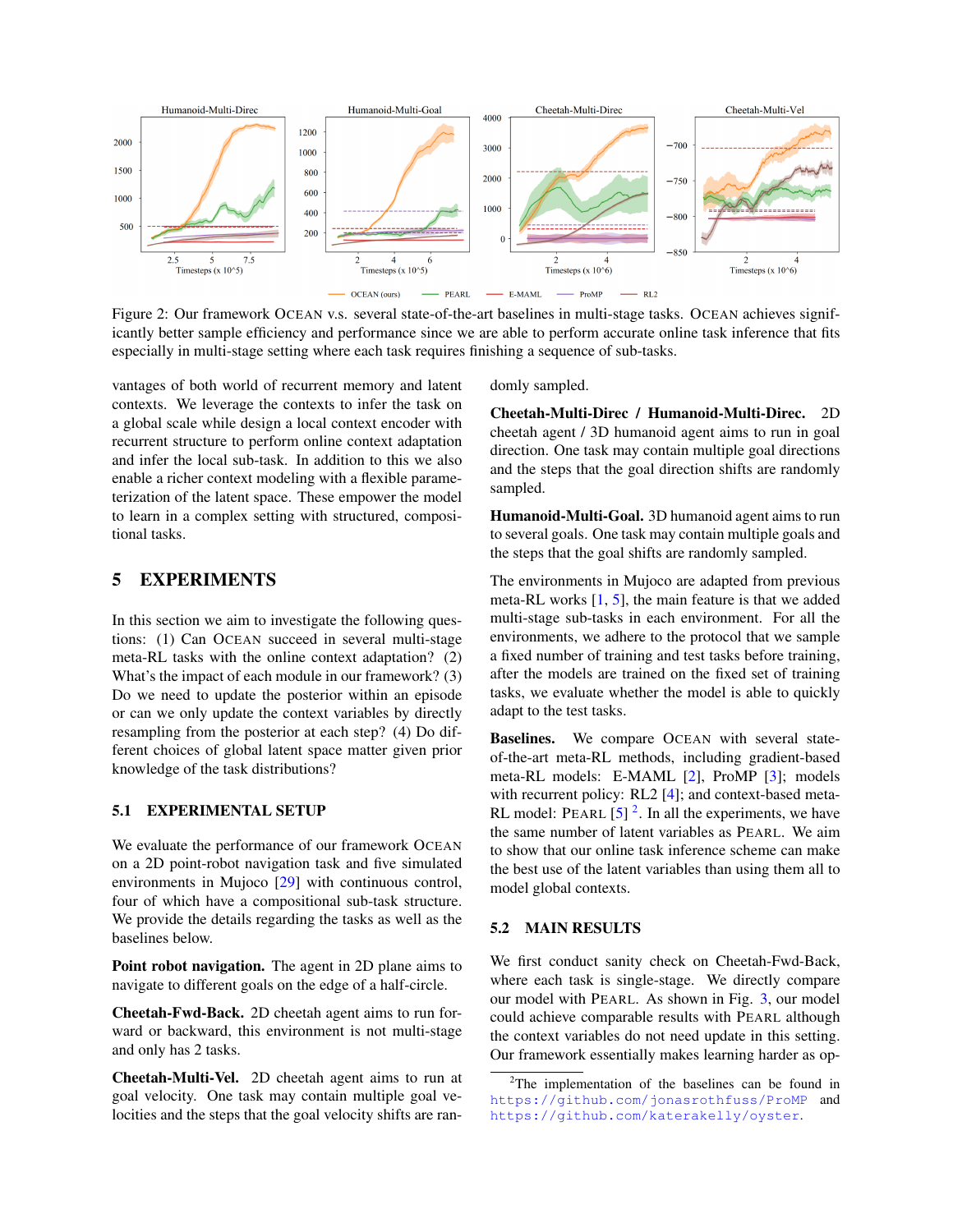

Figure 3: We compare OCEAN with PEARL in a task without multi-stage sub-tasks. Since this task does not require modeling the sub-task structure, we observe that OCEAN is at par with the task-inference baseline.

posed to PEARL. In this setting, PEARL aligns well with the inductive bias that no multi-stage sub-tasks exist. However, our method is much more flexible in the design of latent space and PEARL can be viewed as a special case of our model. If we already have prior knowledge of the task structure, we can reduce our framework to PEARL.

We further evaluate all the baselines and OCEAN in several complex tasks that consist of sequence of sub-tasks, including Cheetah-Multi-Vel, Cheetah-Multi-Direc, Humanoid-Multi-Direc, Humanoid-Multi-Goal. As shown in Fig. 2, our framework OCEAN significantly outperforms all the other baselines in both sample efficiency and asymptotic performance. The final converged performance of the baselines are shown in dashed lines. We observe that RL2 achieves better performance than the gradient-based meta-RL models. The reason is that policy that is based on recurrent model can naturally takes the multi-stage into account, however RL2 cannot reason over the uncertainty of the tasks and also does not have global context variables, both of which make RL2 limited especially when the task structure is complex, for example, in Humanoid-Multi-Direc and Humanoid-Multi-Goal. Although in 2D cheetah environments, RL2 is able to achieve comparable and even better results than PEARL, in these 3D environments, RL2 fails miserably due to its incompetence of probabilistic task inference.

#### 5.3 ABLATION STUDY

Here we conduct several ablative experiments to evaluate the importance of each component in our model.

Architecture. We first ablate the variational recurrent neural network architecture and investigate the benefit of the stochastic transition function as in Eq. 5 and the



Figure 4: We compare OCEAN with several variants on Humanoid-Multi-Direc.

dependency between the prior distribution of neighbour steps. We replace the VRNN module with a normal LSTM [30] as the architecture of the local context encoder  $q_{\phi}^L$ , resulting in OCEAN w/ RNN. With a LSTM architecture, the hidden vector  $h_t$  at timestep t no longer depends on stochastic latent code  $z_t^{Local}$  and the prior distribution of every  $z_t^{Local}$  will be uninformative prior as  $z_0^{Local}$ . As shown in Fig. 4, in Humanoid-Multi-Direc, OCEAN w/ RNN can still achieve better performance than baseline PEARL because it is able to adaptively adjust the local context variables, but it is likely to get stuck into local minima and performs worse than OCEAN with VRNN architecture as it does not model the dependencies between steps.

Global Latent Space. Next, we aim to show the importance of global context variables by designing a variant of our framework without global context variables OCEAN w/o Global. During both meta-training and meta-test, the agent only leverages local context variables to infer the sub-tasks and updates the local context variables online. However, the drawback is that the method cannot leverage the explored contexts (from other episodes) to achieve more information about the task, in other words, the agent does not have a memory buffer and may always start by exploring randomly in the environment and gradually adapt to the task, whereas, our model OCEAN can leverage the previous contexts to infer the sub-task structure with a global view, the global context variables also narrow down an agent's exploration area at the beginning of an episode. As shown in Fig. 4, we observe that OCEAN w/o Global has higher variance in training than OCEAN since it generally requires more exploration steps to gradually take optimal actions.

Update Posterior Locally. Here we investigate the benefit of adaptively updating the posterior online and de-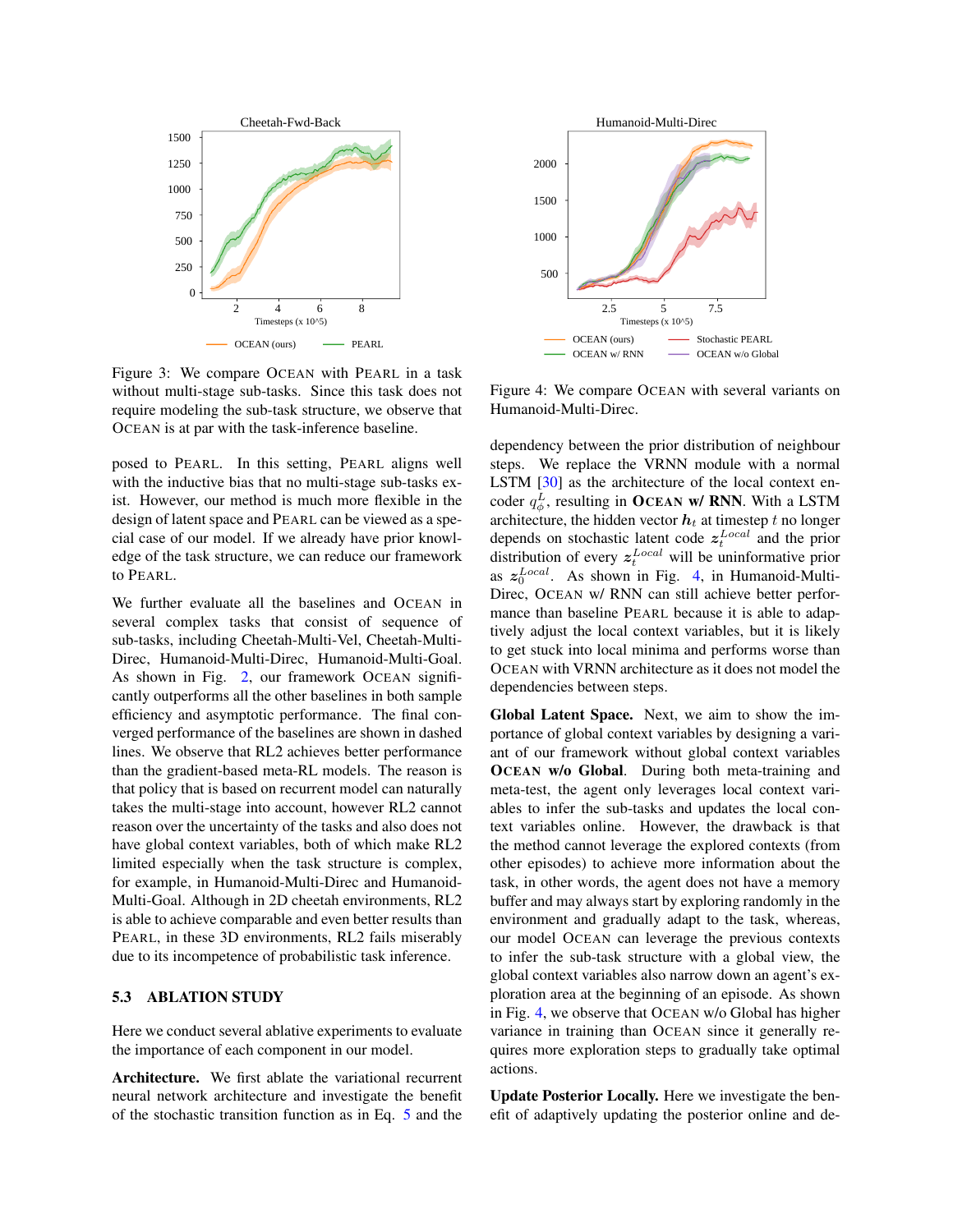|                          | PEARL | <b>Stochastic PEARL</b> | <b>OCEAN</b> |
|--------------------------|-------|-------------------------|--------------|
| Posterior                | Fixed | Fixed                   | Update       |
| <b>Context Variables</b> | Fixed | Update                  | Update       |

Table 1: Comparison among three methods. PEARL has fixed posterior and context variables; Stochastic PEARL, a variant of PEARL, repeatedly samples the context variables from the fixed posterior at each step; OCEAN updates both the posterior and the context variables online.

sign a variant of PEARL with fixed posterior. PEARL infers the posterior of the context variables, samples the context variables from the posterior at the beginning of an episode and holds them constant across the episode. Thus, PEARL can be viewed as freezing the posterior as well as the sample of global context variables. In order to adapt PEARL to the multi-stage setting, one variant of PEARL is to resample the context variables at each step from the same posterior, named Stochastic PEARL. In this sense, the context variables are still updated "locally". We list the difference in Table 1. The result on Humanoid-Multi-Direc is shown in Fig. 4, Stochastic PEARL behaves poorly in this multi-stage task, and barely improves compared with PEARL. The results demonstrate that naïvely sampling from a fixed posterior does not improve the accuracy of task inference, since it only introduces additional noise instead of effectively reasoning about the compositional structure.

## 5.4 INCORPORATE PRIOR KNOWLEDGE OF TASK STRUCTURE

Here we investigate how to leverage prior knowledge of the task structure by designing the appropriate latent space. We conduct experiments on 2D point robot navigation environments, where the objective of the agent is to navigate to the goal, distributed on the edge of a half circle. In order to create a multi-modal task distribution, we sample goal locations as interpolations between the two end points of the half circle, where the interpolation weight follows Dirichlet distribution  $Dir(0.2, 0.2)$ . Since we already know the goals (tasks) are Dirichlet distributed, we can design a latent space with a Dirichlet prior. Note that since this task is not multi-stage, we did not use the local context variables and only investigate the effect of different global latent space on the performance. For comparison, we also design two alternatives with Gaussian or Categorical distribution as the global latent space. As listed in Table. 2, OCEAN with Dirichlet prior displays the best performance as it aligns well with the task structure. The categorical distribution on the other hand is not expressive enough for this setting. This result demonstrates that it is beneficial to incorporate the prior knowledge of task structure as inductive bias to the framework for more accurate task inference.

| Return      |      | Gaussian   Categorical   Dirichlet |      |
|-------------|------|------------------------------------|------|
| Point-Robot | 10.0 | 8.5                                | 11.7 |

Table 2: The result of OCEAN with different choices of global prior distribution in a point-robot navigation task whose goals follow the Dirichlet distribution.

# 6 CONCLUSION AND FUTURE WORK

In this paper we propose a generalized online task inference framework for meta-reinforcement learning based on online variational inference. The framework consists of global and local latent context variables estimated by two encoders respectively. The global variables capture the general structure of the tasks and can be tailored to the task if the structure is known to the user. The local variables are updated and estimated online across an episode that enables the agent to make smooth transitions from one sub-task to another. Extensive experiments on real-world continuous control tasks have shown superiority of our framework over the state-of-the-art meta-RL methods. One exciting future direction is to train the local context encoders with an auxiliary task to predict the time step of the transition. This auxiliary inference may help the agent in the exploration steps and can also improve the accuracy of sub-task inference. Another future direction is to utilize the contexts from previous episodes in the training of the local context encoder so that we do not need to always start with sampling local context variables from uninformative prior.

#### Acknowledgements

A.G. is a CIFAR AI chair and also acknowledges Vector Institute for computing support. J. L. is a Chan Zuckerberg Biohub investigator. We gratefully acknowledge the support of DARPA under Nos. FA865018C7880 (ASED), N660011924033 (MCS); ARO under Nos. W911NF-16-1- 0342 (MURI), W911NF-16-1-0171 (DURIP); NSF under Nos. OAC-1835598 (CINES), OAC-1934578 (HDR), CCF-1918940 (Expeditions), IIS-2030477 (RAPID); Stanford Data Science Initiative, Wu Tsai Neurosciences Institute, Chan Zuckerberg Biohub, Amazon, Boeing, Chase, Docomo, Hitachi, Huawei, JD.com, NVIDIA, Dell. The U.S. Government is authorized to reproduce and distribute reprints for Governmental purposes notwithstanding any copyright notation thereon. Any opinions, findings, and conclusions or recommendations expressed in this material are those of the authors and do not necessarily reflect the views, policies, or endorsements, either expressed or implied, of DARPA, NIH, ARO, or the U.S. Government.